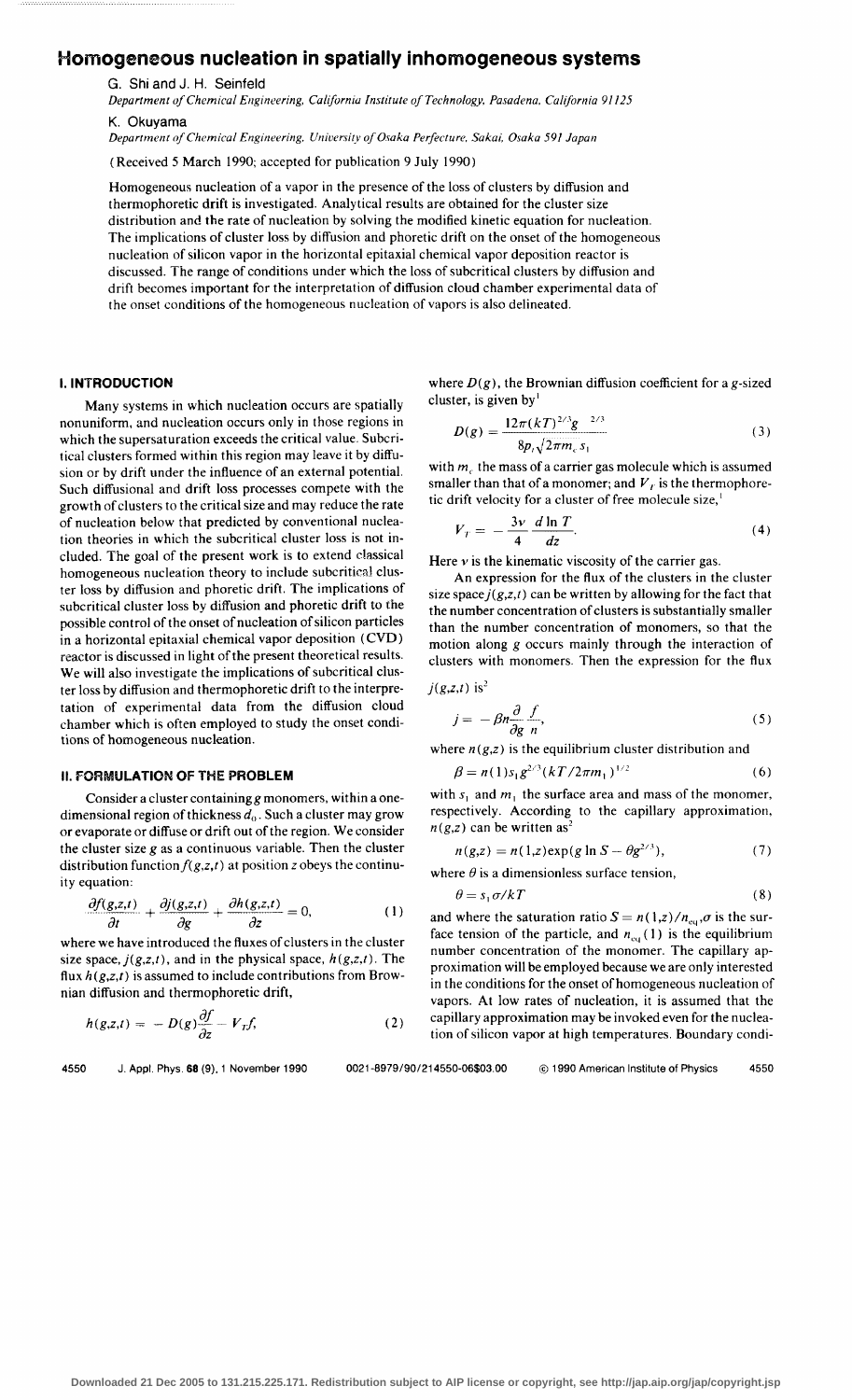tions are specified at two physical boundaries on *z* besides the usual boundary conditions on *g*:  $f/n = 1$ , as  $g \rightarrow 1$  and  $f/n = 0$ , as  $g \rightarrow \infty$ . Profiles that might be achieved in a diffusion cloud chamber and a CVD reactor are schematically shown in Figs.  $l(a)$  and  $l(b)$ , respectively as examples of systems in which nucleation is confined to a thin spatial region.

The governing equations can be simplified if the saturation ratio is sufficiently large in the narrow region of thickness  $d_0$  where nucleation occurs. The saturation ratio decreases rapidly on either side of this region, and since the concentration of clusters depends strongly on the supersaturation, virtually no clusters can be assumed exist on either side of the region. If the cluster concentrations at the two physical boundaries at distances  $d_1$  and  $d_2$  from the thin region  $d_0$  are assumed to be zero, the gradients for diffusion toward the two boundaries can be estimated by  $f/d_1$  and  $f/d_2$ .<sup>2</sup> Then the diffusion loss of g-sized clusters per unit time from a unit area will be

$$
D(g)\bigg(\frac{1}{d_1}+\frac{1}{d_2}\bigg)f.
$$

···~·---·.:.:.·.·········-'-······-·.·.·.·.·.·.·.·.·.·············-·.U:,.:•:.;.;.:.,;.·.···o'..:·"•"•"•"•"•".u;.y;.;.;.;.;,;u;.;.;.:.:.:.;.:.·.·.·.·.·.:.:.:.\_·.·.·:-;.;.;.;.;.;.;.;.;.;.;.;.;,;.;.;.;.;.:.;.-.·.···················

Since the region of nucleation has thickness  $d_0$ , the loss per unit time per unit volume will be  $D(g)$  ( $d_0 d$ )  $^{-1}f$ , where

$$
\frac{1}{d} = \frac{1}{d_1} + \frac{1}{d_2}.
$$



FIG. I. Schematic profiles in a nonuniform nucleation system: (a) diffusion cloud chamber; (b) CVD reactor.

4551 J. Appl. Phys., Vol. 68, No.9, 1 November 1990

The term  $V_r \partial f / \partial z$  describing the subcritical cluster loss by thermophoretic drift per unit time per unit volume will be approximated as  $V_f f/d_2$  since clusters driven by the thermopheretic force will move to the upper surface when the temperature gradient is assumed to be along the *z* direction. The gradient set up in this manner will underestimate the actual value since a subcritical cluster (which is larger than the critical size in the region  $d_0$ ) will decompose back to monomer immediately outside the region  $d_0$ . With these simplifications and assuming a stationary state, Eq. ( l) with Eq. ( 2), becomes within the region of nucleation

$$
0=-\frac{\partial j(g)}{\partial g}-D(g)\frac{1}{d}\left(\frac{3}{2}\omega+\frac{1}{d_0}\right)f-\omega\frac{3\nu}{4}\left(\frac{1}{d_2}+\omega\right)f,
$$
\n(9)

where  $\omega = d \ln T / dz$ .

To obtain the critical conditions for the onset of homogeneous nucleation and its rate, it is necessary to determine the cluster size distribution by solving the above equation. The procedure based on matched asymptotic expansions developed by Shi and Seinfeld<sup>3</sup> will be followed in solving Eq. (9).

# **III. CLUSTER DISTRIBUTION FUNCTION AND NUCLEATION RATE**

## **A. Cluster distribution function**

Introducing  $y = f/n$ , and  $x = g/g_*$ , Eq. (9) becomes

$$
\epsilon^2 \frac{\partial^2 y}{\partial x^2} + \left( \frac{2}{3x} \epsilon^2 + 6(1 - x^{-1/3}) \right) \frac{\partial y}{\partial x}
$$
  
= 2(ax<sup>-4/3</sup> + bx<sup>-2/3</sup>)y, (10)

where  $\epsilon \equiv \delta/g_*$  with  $\delta$  and  $g_*$  given by

$$
\delta = 3g_{\ast}^{2/3}\theta^{-1/2}, \quad g_{\ast} = \left(\frac{2\theta}{3 \ln S}\right)^3. \tag{11}
$$

Here  $g_*$  is the critical cluster size above which a cluster grows spontaneously.  $\delta$  defines the width of the critical region about  $g_*$  such that the difference between the Gibbs formation energy of clusters at size *g* and those at  $g_*$  is smaller than *kT*. Also, in Eq. (10),

$$
a = \frac{\delta^2}{2\beta(g_*)} \left(\frac{1}{d_0} + \frac{3\omega}{2}\right) \frac{D(g_*)}{d},
$$
  

$$
b = \frac{\delta^2}{2\beta(g_*)} \left(\frac{1}{d_2} + \omega\right) \frac{3\omega v}{4}
$$
 (12)

are two dimensionless time scales. *a* is the ratio between the characteristic nucleation relaxation time $4$  which is given by  $\delta^2/2\beta(g_*)$  and that of Brownian diffusion of clusters. Thus, a large value of  $a$  implies that the response time of the nucleation process to changes in the saturation ratio is longer than the time it takes for clusters to diffuse out of the region of thickness  $d_0$ . On the contrary, if a is small, the response time of the nucleation process to changes in the saturation ratio is shorter than the time it takes for clusters to diffuse out of the regions of thickness  $d_0$ .  $b$  is the ratio of the characteristic nucleation relaxation time to that for the thermophoretic drift of clusters. Thus a large value of  $b$  implies that the nucleation process responds slowly to changes in the satura-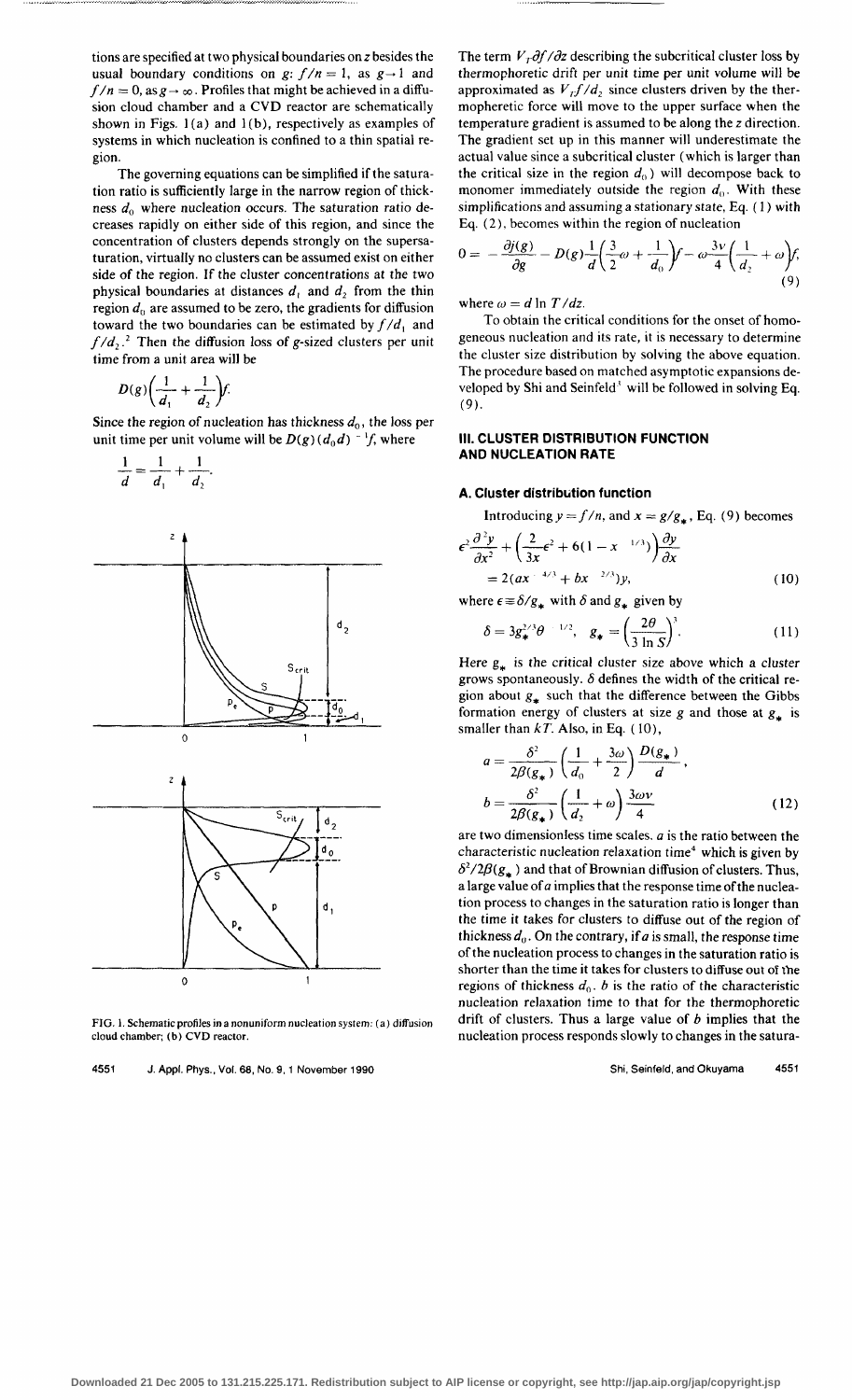tion ratio relative to the time it takes for clusters to thermally drift out of the region of thickness  $d_0$ , and vice versa.

To a leading-order approximation in  $\epsilon$  the nonequilibrium cluster distribution function obtained by the method of matched asymptotic expansions is

$$
y(x) = \left(\frac{x^{-1/3} - 1}{g_*^{1/3} - 1}\right)^a \left(\frac{1 - x^{1/3}}{1 - g_*}\right)^b \exp\left[b(x^{1/3} - g_*^{-1/3})\right] + \frac{1}{2}Ai^{a + b} \operatorname{erfc}\left(\frac{x - 1}{\epsilon}\right) - A\Gamma^{-1}(a + b + 1)\left(\frac{1 - x}{\epsilon}\right)^{a + b},\tag{13}
$$

where

$$
A = \left(\frac{\delta}{3g_*}\right)^{a+b} \Gamma(a+b+1)(g_*^{1/3} - 1) = {^a(1-g_*^{1/3})^{-b}} \times \exp[b(1-g_*^{1/3})]
$$
\n(14)

and i<sup>n</sup> erfc(x) is an integrated error function, and  $\Gamma^{-1}(x)$  is the inverse of the Gamma function,  $\Gamma(x)$ .

In the limit of  $a = b = 0$ , Eq. (12) reduces to the correct limiting result for the cluster size distribution in a spatially uniform system,<sup>5</sup>

$$
f(g) = \frac{1}{2}n(g) \operatorname{erfc}\left(\frac{g - g_*}{\delta}\right).
$$
 (15)

 $y(x)$  is shown in Fig. 2 for  $a = 0, b = 0$ , the spatially uniform case, and  $a = 1, 3, 5, b = 0$ . It can be seen from Fig. 2 that both the concentration of the critical sized cluster and the slope of  $f/n$  at  $g_*$ , which is related to the rate of crossing at  $g_*$  [see Eq. (16) below] significantly reduced in the presence of subcritical cluster diffusion ( $a \neq 0$ ) compared with that in its absence. These two factors directly contribute to the reduction in the rate of nucleation.

#### **B. Nucleation rate**

The nucleation rate in the presence of subcritical cluster loss by diffusion and thermophoretic drift is given by the flux of clusters in the size space past the critical size  $g_*$ ,



FIG. 2. Steady-state nonequilibrium cluster size distributions in the case of subcritical cluster loss by diffusion.

4552 J. Appl. Phys., Vol. 68, No.9, 1 November 1990

$$
j(g_{\ast}) = -\beta(g)n(g)\frac{\partial}{\partial g}\frac{f(g)}{n(g)}\Big|_{g \to g_{\ast}}
$$
  
=  $j_{u}A\sqrt{\pi}2^{-(u+b)}\Gamma^{-1}\left(\frac{a+b+1}{2}\right),$  (16)

where

$$
j_u = \beta(g_*) n(g_*) (1/\sqrt{\pi \delta})
$$

is the rate of homogeneous nucleation in the absence of subcritical cluster loss but with other conditions being the same as in the inhomogeneous system (i.e., the same  $T$  and  $S$ ). As expected,  $j(g_*)$  reduces to  $j_u$  when  $a = b = 0$ , and the ratio  $j(g_*)/j_u$  decreases with increasing values of a and b. It is expected that  $j(g_*)/j_u$  tends to zero as a and/or  $b \rightarrow \infty$ . Eq. ( 16), however, does not produce this required limit. In fact the leading-order perturbation requires that  $a < 3/\epsilon$  and  $b < 3/\epsilon$ . Thus, Eq. (16) underestimates the effect of subcritical cluster diffusion on the rate of nucleation for  $a > 3/\epsilon$ and/or  $b > 3/\epsilon$ . (In figures presented below, we will indicate the calculations beyond these ranges by dashed lines. ) A higher-order approximation in  $\epsilon$  will give a solution that is valid over a wider range of  $a$  and  $b$ . For the present purpose of studying the onset of homogeneous nucleation, it is sufficient to have this leading-order solution.

# **IV. NUCLEATION IN SPATIALLY INHOMOGENEOUS SYSTEMS**

# **A. Particle formation in the horizontal epitaxial CVD reactor**

The pyrolysis of silane  $(SiH<sub>4</sub>)$  is widely used in epitaxial growth of silicon film.<sup>6-16</sup> Figure 1(a) indicates profiles that might be achieved in a CVD reactor in which a silicon compound is deposited from the gas phase onto a hot substrate. The reaction zone in which silicon atoms are formed from silane decomposition will be localized in a thin region near the hot surface.  $6,9,10,13$  Most of the silicon atoms will then diffuse to the substrate and undergo condensation to form a film. The higher deposition rates correspond to higher diffusion rates which can be achieved by steepening the concentration gradient at the interface, by increasing the silane partial pressure and by reducing the diffusion path length (reducing the total gas pressure). $6-8$  An increase in silane concentration, however, does not always give a proportional increase in the deposition rate. There is a competing process which can cause nucleation of silicon vapor to form silicon particles in the gas phase resulting in a loss of silane and thus a reduction of silicon deposition rate, when the concentration of silicon atoms exceed the critical saturation ratio. Particle formed in CVD generally have a deleterious effect on film quality. At low gas temperatures the onset of gas-phase nucleation can probably be prevented, but to get a good crystalline quality of the epi-layer, a high substrate temperature  $(1050 \degree C \text{ or above})$  is usually required.<sup>6,7</sup>

Most of the work related to the onset of homogeneous nucleation of silicon vapor in epitaxial reactors has been experimental. Conventional nucleation theory has been used to investigate the temperature dependence of the nucleation rate of silicon vapor.<sup>16</sup> However, the main complexity in the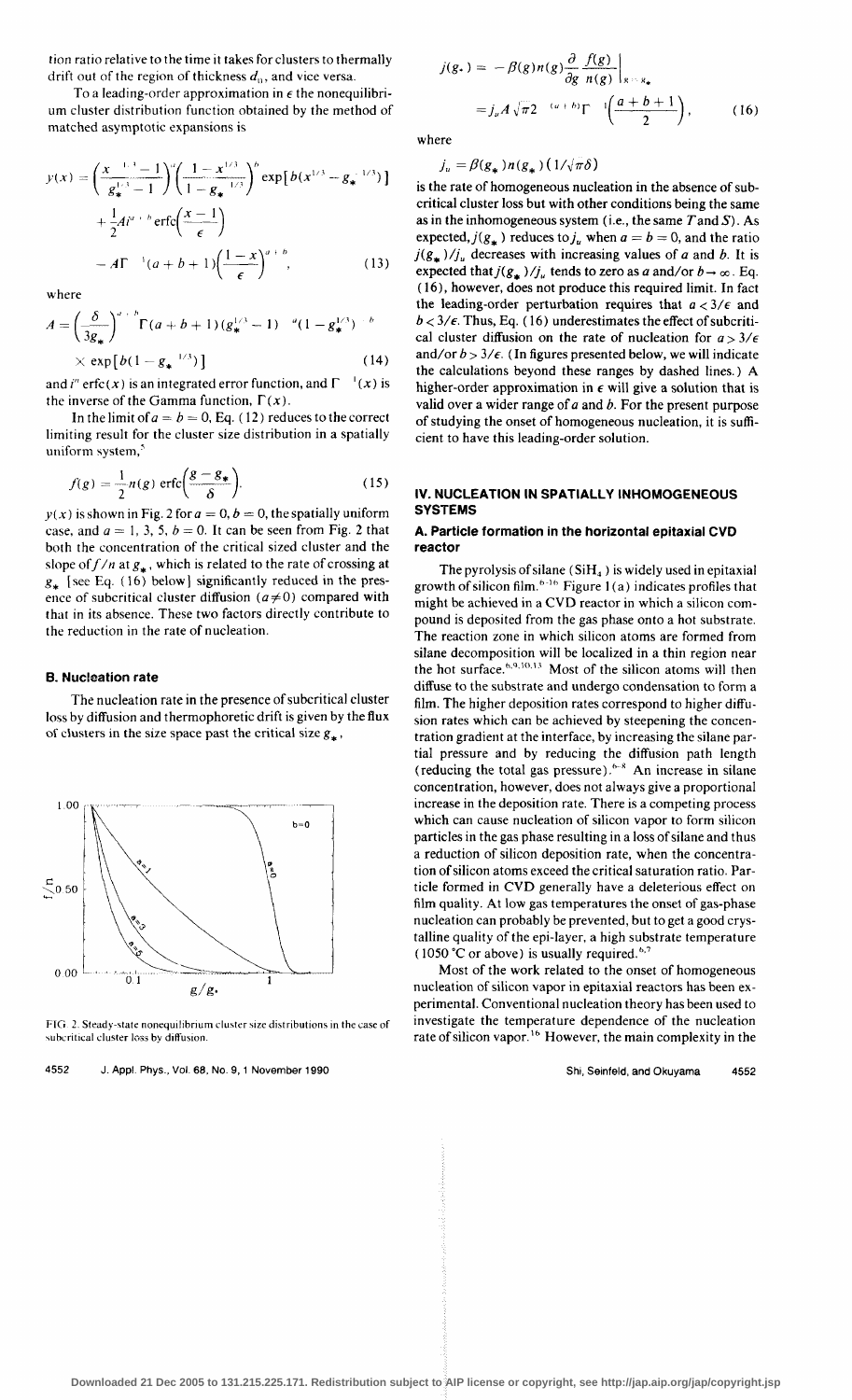use of nucleation theory for such calculations is the great nonuniformity of the process when the subcritical cluster escapes as discussed in the introduction. With the necessary theoretical formulation developed above, we will investigate the implications of subcritical cluster loss by diffusion and drift on prevent from the onset of homogeneous nucleation of silicon vapor in epitaxial reactors.

...... \_,\_\_,..\_ ... .,\_, ••• ·.·.~·-·.·.·.·.·~ .•.•.•.•.•.•.•.·········-:.:-·.·.·.·.·.:.·.···"'-'-"··:·:-:-:-:.:..:-·-·.·.·.:.:.·.·····------.,..:,.;.;.;.;.;.;u;.,;.;.:.:-:-:-:-:-·.···················.,.,.,.,.-........ •.;;..:.-;.;.\_,.\_..\_.\_.\_ .. .

First let us consider a case with the gas temperature of 1027 °C at the nucleation zone in a reactor charged with  $H_2$ as a carrier gas of atmosphere pressure. Following classical nucleation theory, 16 and use the available data for the equilibrium vapor-solid pressure, the critical saturation ratio is 26.4 in the absence of subcritical cluster loss. At this otherwise critical saturation ratio  $S = 26.4$ , a is about 12.84 $\phi$  and *b* is 0.15 $\psi$  and the dependence of the ratio  $j(g_* / j_u)$  on a and  $b$  is shown in Figs.  $3(a)$  and  $3(b)$ . Here

$$
\phi = \frac{1}{d} \left( \frac{1}{d_0} + \frac{3\omega}{2} \right),
$$
  
\n
$$
\psi = 3\omega (1/d_2 + \omega),
$$
  
\n
$$
a = \frac{4\pi}{9p_i} \sqrt{\frac{m_1}{m_c} \left( \frac{kT}{s_1} \right)^3 \frac{\phi}{p_c S \sigma}},
$$
\n(17)

and

$$
b = \frac{2\sigma}{p_c p_s S \ln^2 S} \sqrt{2\pi \frac{m_1}{kT}} \frac{vR_s T\psi}{M_c},
$$
 (18)



FIG. 3. Ratio between the rate of nucleation in presence of subcritical cluster loss in a horizontal epitaxial CVD reactor and that in its absence (a) by diffusion  $[j(g_*)/j_{\nu}$  vs *a* for  $b = 0$ ] and (b) by thermophoretic drift  $[j(g_*)/j_{a}$  vs *b* for  $a = 0$ .

4553 J. Appl. Phys., Vol. 68, No. 9, 1 November 1990

where the total pressure in the reactor is assumed mainly due to the carrier gas and  $M<sub>c</sub>$  is the molecular weight of the carrier gas and  $R_{\nu}$  is the universal gas constant.

For an atmospheric CVD reactor with  $H_2$  as the carrier gas, we can estimate  $d_1 = 0.45$  cm,  $d_0 = 0.3$  cm,  $d_2 = 4.25$ em based on available data.<sup>13</sup> If we also take  $dT/dz = 1000$  °C/cm, we can obtain  $\phi$  and  $\psi$ , thus *a* and *b*. In this case, a is about 142 and *b* is 0.04. From Eq. ( 15) the ratio  $j(g_{\star})/j_{\mu}$  is virtually zero for  $S = 26.4$  Thus the onset of homogeneous nucleation of silicon vapor at this temperature is totally suppressed by the subcritical cluster loss due to the subcritical cluster loss by diffusion. Even at  $S = 500$ , *a* is about 7.5 and the ratio  $j(g_*)/j_u$  is about 10<sup>-10</sup> while  $j_{\mu} = 10^9$  cm<sup>3</sup> s<sup>-1</sup>. Thus the critical saturation ratio in the presence of subcritical cluster loss is about 20 times larger than that in its absence. The thermophoretic drift loss in both cases is negligible which is in contrast to previous suggestion.6·7 Thermophoretic drift becomes relatively important for larger particles and becomes at least equally important as subcritical cluster diffusion at temperature exceeding  $T=$  1412 °C.

In the above calculations, it is clear the thermal structure in the CVD reactor which determines the values of  $d_0$ ,  $d_1$ , and  $d_2$  is central in determining the relative importance of subcritical cluster loss to the onset of nucleation. As observed by Breiland *et al.*,<sup>13</sup> the maximum Si is very close to the substrate within 2 mm in a cell of 5 em height when the substrate temperatures is in the range of  $710-1000$  °C. As the substrate temperature increases, the thermal boundary layer extends farther above the surface. The temperature at which silane rapidly decomposes thus occurs at larger distances  $(d_1)$  from the surface. Also the spatial range  $(d_0)$  over which particles are produced increases with increasing temperature as shown by the broadening of the profiles of Si. <sup>13</sup> Thus at a higher temperature, we expect a smaller  $\phi$  and a smaller  $\psi$  and thus a smaller effect of subcritical cluster diffusion on the nucleation rate. For example at  $T = 1412$  °C, we take  $d_1 = 1$  cm,  $d_0 = 0.5$  cm,  $d_2 = 3.5$  cm based on observed trends.<sup>13</sup> In this case  $j(g_*)/j_u$  is 10 <sup>2</sup> at the otherwise critical supersaturation ratio  $S = 16$ . This calculation shows that the kinetic nucleation barrier due to subcritical cluster loss by diffusion is also higher at lower temperature. Since at relatively low operating temperatures, the subcritical clusters take more time to accumulate in the gas phase, it should be relatively easy to suppress the occurrence of possible nucleation by optimizing operating total pressure and temperatures and using a light gas as the carrier.

The effect of carrier gas on the onset of homogeneous nucleation of silicon vapor in the CVD reactor can be in part explained by the present theory. It is observed that all other conditions being equal **H2** as a carrier gas suppresses particle formation compared to He, which cannot be simply accounted for by the chemical kinetic effect of H<sub>2</sub> on the gasphase decomposition of silane." The carrier gas effect is in part explained by the fact a is 1.414 times larger and *b* is 1.114 times larger in He than in  $H_2$ . It is noted that the effect of the possible changes in  $d_0$ ,  $d_1$ , and  $d_2$  due to different thermal structures in the He or  $H_2$  carrier gas is not able to be evaluated.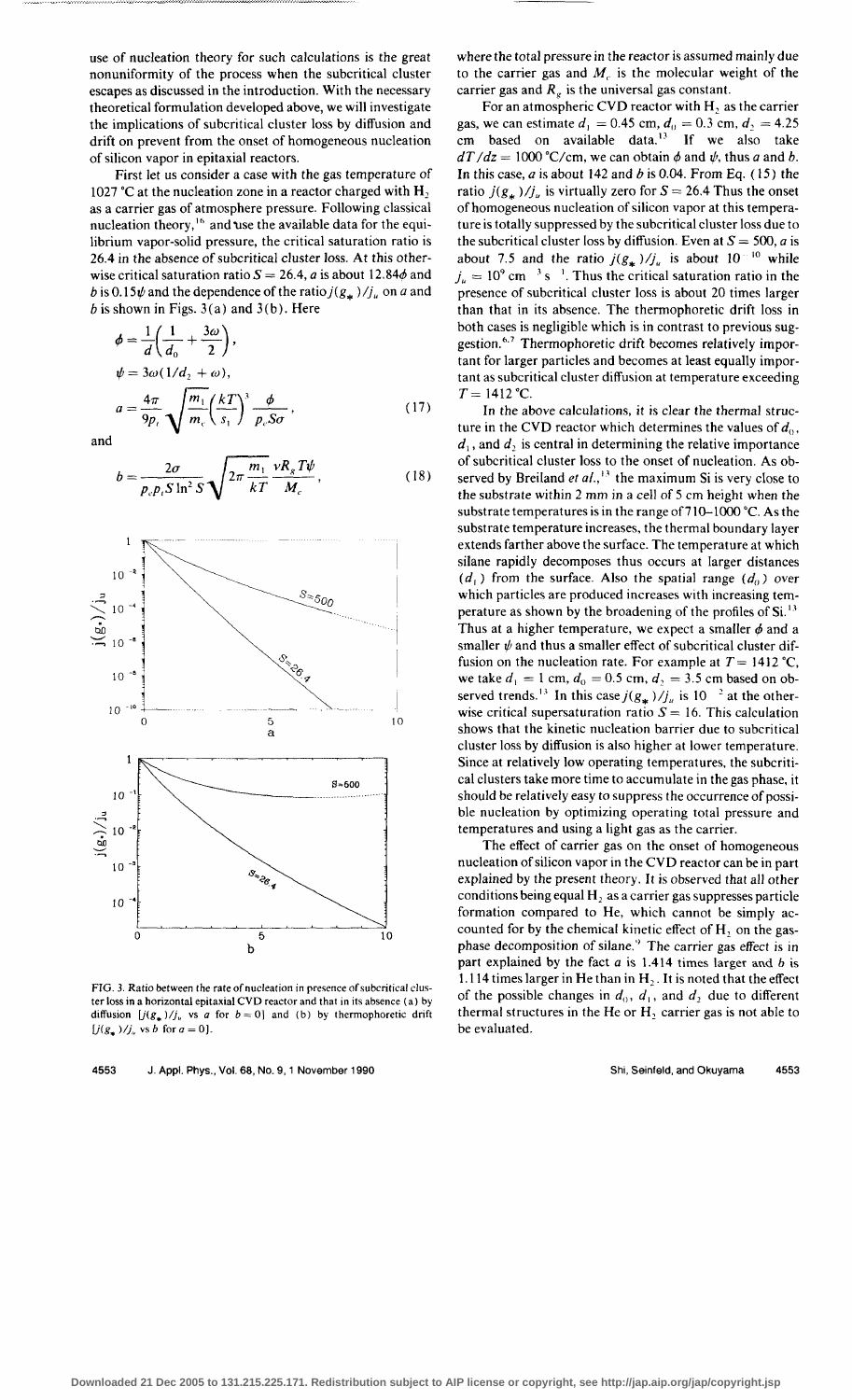According to Eqs. (17) and (18), *a* and *b* are inversely proportional to the total system pressure  $p_i$  as the diffusion path lengths are inversely proportional *top,.* Thus a direct effect of reducing total pressure is to suppress the onset of homogeneous nucleation in the reactor. However, the position of the maximum in Si density in the reactor shifts up at a reduced pressure. It is observed that the position of this maximum shifts from I mm at atmosphere pressure to about I em above the surface at a total pressure of about 20 Torr when the substrate temperature is 847 °C.<sup>13</sup> The same experiment aiso showed that the profiles at the reduced pressure become much broader than at an atmosphere pressure. Thus particle formation could occur in a much wider region at the reduced total pressure. Although *a* and *b* increase by a factor of 35 when from the reducing the total pressure from 760 to 20 Torr the change in  $d_0$ ,  $d_1$ , and  $d_2$ , could outweigh this reduction.

Purely lowering the total pressure may not prevent the onset of homogeneous nucleation if a sufficiently thick thermal boundary layer is attained to reduce the efficiency of subcritical cluster loss by diffusion. This may have been why particle formation in the gas phase was still observed at lower pressure CVD (LPCVD).<sup>9-10</sup>

It is clear that the thermal structure in the CVD reactor is very important in determining the efficiency of subcritical cluster diffusion towards the substrate. If the relationship between the values of  $d_0$  and  $d_1$  and the total gas pressure and the substrate temperature is known experimentally<sup>13</sup> or by modelling,  $13$  one can use Eqs. (16)–(18) to select the optimal CVD conditions in order to minimize the possibility of occurrence of silicon particle formation in the gas phase while obtaining a high deposition rate for a given silane concentration.

## **B. Nucleation in diffusion cloud chambers**

The diffusion cloud chamber is one of the principal methods for studying conditions for the onset of homogeneous nucleation. Supersaturation varies with elevation in a diffusion cloud chamber [Fig. 1 (b)] and nucleation is observed in a thin region within the chamber. The possible effects of nonuniformities in the cloud chamber on the nucleation rate or the critical supersaturation ratio were suggested not to cause serious deviations from behavior in the absence of subcritical cluster loss for substances with equilibrium vapor pressures larger than 10<sup>%</sup> Torr.<sup>2</sup> It will be shown. however. that substantial deviations can be occurred for substances even with much higher equilibrium vapor pressures if the cloud chamber is operated at the reduced pressures.<sup>17</sup>

Consider a system with  $\sigma = 30$  dyne cm<sup>-1</sup> ,  $s_1 = 1.5417 \times 10^{-14}$  cm<sup>2</sup>,  $m_1 = 1.6 \times 10^{-22}$  g,  $T = 20$  °C and  $p_i = 1$  atm with He as the carrier gas,<sup>13</sup>  $a = 4.6 \times 10^{-8} \phi/(p_cS)$ , where  $p_c$  is in Torr. As calculated earlier,<sup>2</sup> the critical supersaturation in the absence of subcritical cluster loss is about 12.5 for  $p_e = 10^{-5}$  Torr, and the value of *a* is thus about 10  $^{+}\phi$ . The change of the ratio  $j(g_{\star})/j_{\mu}$  with a and b for these conditions is shown in Figs.  $4(a)$  and  $4(b)$ . Thus, there is no effect of subcritical cluster

4554 J. Appl. Phys .. Vol. 68, No.9, 1 November 1990



FIG. 4. Ratio between the rate of nucleation in presence of subcritical cluster loss in a diffusion cloud chamber and that in its absence (a) by diffusion  $[y(g_*)/j_{\nu}$  vs *a* for  $b=0$ ) and (b) by thermophoretic drift  $[y(g_*)/j_{\nu}$  vs *b* for  $a=0$ ].

diffusion on the nucleation rate in this case if we take  $\phi = 5$ as adopted by Becker and Reiss.<sup>2</sup> The effect is found to be observable for equilibrium vapor pressures smaller than 10<sup>8</sup> Torr. At  $p_c = 10^{-8}$  Torr,  $a = 1.8$  and  $b = 6.6$  for  $S = 12.5$ . Thus, the onset of nucleation in this case would be affected by diffusion as well as by thermophoretic. Their magnitudes are roughly equivalent, as seen from Fig. 4. Our calculations therefore confirm qualitatively the previous results<sup>2</sup> in which only the subcritical cluster loss only by diffusion was considered. It is also noted that the total pressure in the chamber is assumed at 1 atm.

The diffusion cloud chamber is usually operated at a reduced pressure. The total pressure in a chamber is required to satisfy the condition<sup>17</sup>

$$
p_c \left(1 - \frac{M_1}{M_c}\right) \left(1 - \frac{T_0}{T_1}\right)^{-1} > p_t > 2.5 p_c,
$$
 (19)

where  $M_1$  is molecular weight of the vapor, and  $T_1$ ,  $T_0$  are temperatures at the condensing and evaporating surfaces. The upper bound for  $p_i$  is that at which the temperature gradient is balanced by a composition gradient in the vaporgas mixture thus the thermal convection is prevented. The lower limit is estimated empirically, for which results are supposed to be independent of the amount of carrier gas used.